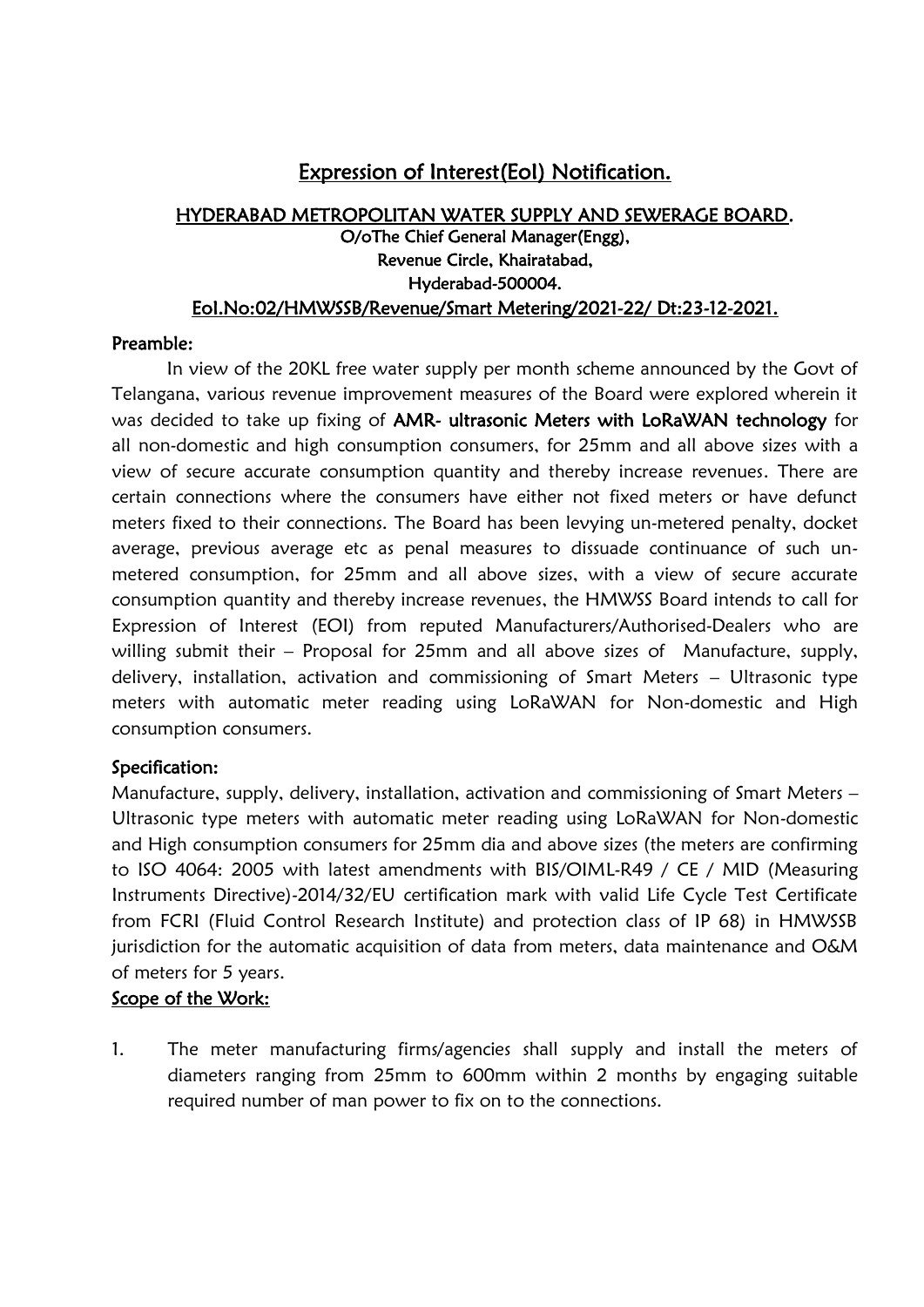- 2. The manufactures /Agencies shall provide the required hardware and software for remote reading of data from the meters and shall be integrated to be RBS of HMWSSB.
- 3. The meters including the related hardware and software shall be maintained for a period of 5 years.
- 4. The manufactures /Agencies have to fix the meters:
	- i) By replacing the existing non-functioning meters.
	- ii) By replacing the existing mechanical meters with AMR Ultrasonic meters with LoRaWAN technology.
	- iii) On connections having no meters.

5. The manufacturer or authorized dealers are to submit their proposals for Manufacturing, supply, deliver & installation including maintenance for a period of 5 years of meters compatible to remote reading through AMR Ultrasonic meters with LoRaWAN technology only in the following format

| Sl.No          | Size / Dia   | Meter        | Cost | Installation         | $O & M \cot$ | Data              |
|----------------|--------------|--------------|------|----------------------|--------------|-------------------|
|                | of meter     | (including   | LoRa | Fixing<br>$\sqrt{2}$ | for 5 years  | Communication     |
|                |              | Module cost) |      | $Cost(*)$            |              | costs for 5 years |
| 1              | 25 mm        |              |      |                      |              |                   |
| $\overline{2}$ | 40mm         |              |      |                      |              |                   |
| $\overline{3}$ | 50mm         |              |      |                      |              |                   |
| $\overline{4}$ | 63/65mm      |              |      |                      |              |                   |
| 5              | 75 mm        |              |      |                      |              |                   |
| 6              | <b>80 mm</b> |              |      |                      |              |                   |
| $\overline{7}$ | 100 mm       |              |      |                      |              |                   |
| 8              | 125 mm       |              |      |                      |              |                   |
| 9              | 150 mm       |              |      |                      |              |                   |
| 10             | 200 mm       |              |      |                      |              |                   |
| 11             | 250 mm       |              |      |                      |              |                   |
| 12             | 300 mm       |              |      |                      |              |                   |
| 13             | 350 mm       |              |      |                      |              |                   |
| 14             | 400 mm       |              |      |                      |              |                   |
| 15             | 450 mm       |              |      |                      |              |                   |
| 16             | 500 mm       |              |      |                      |              |                   |
| 17             | 600 mm       |              |      |                      |              |                   |

\* Fixing of the meter at site including all incidental charges like supply of required materials and labour charges etc., including removal of existing mechanical meter and fixing meter